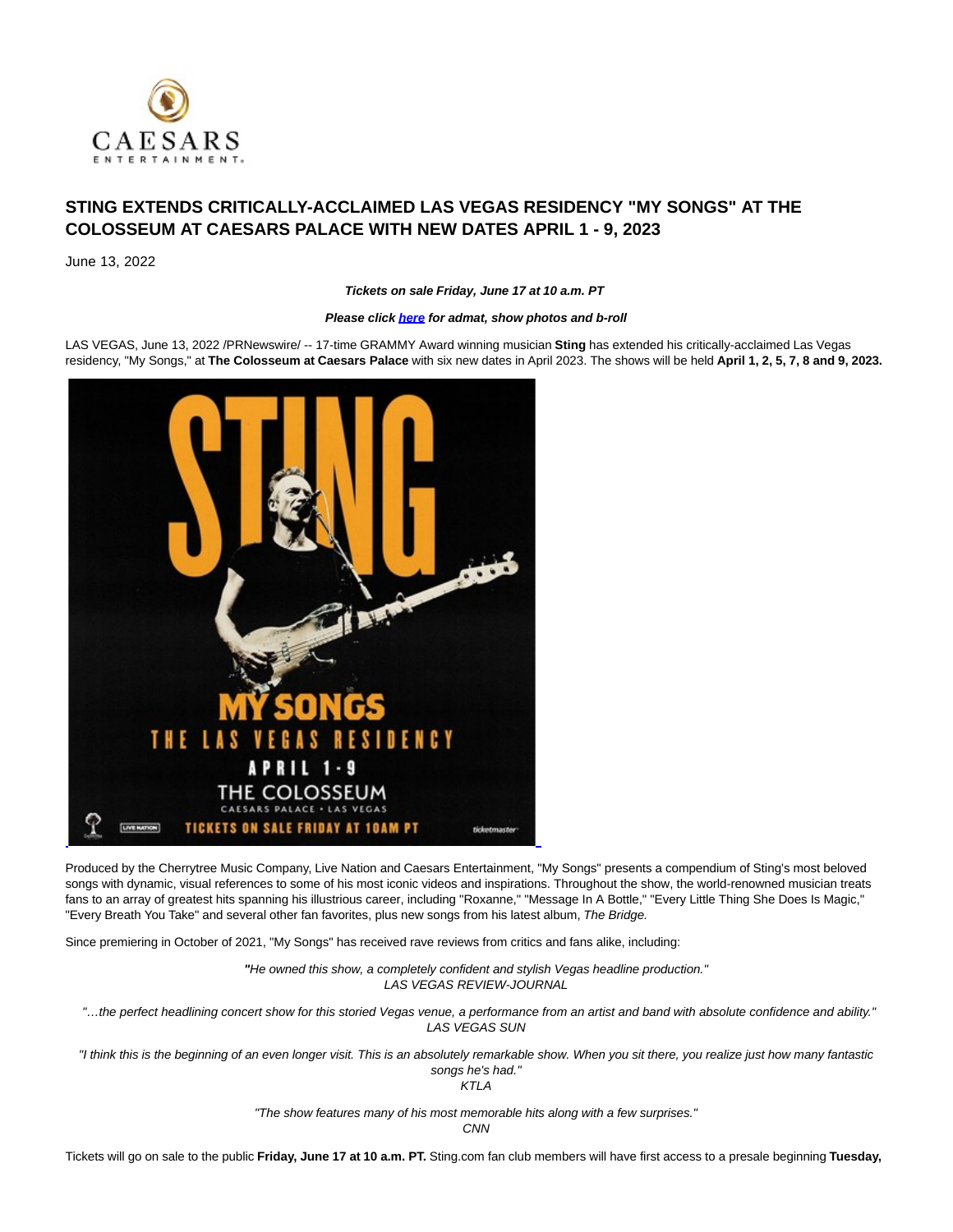#### **June 14 at 10 a.m. PT through Thursday, June 16 at 10 p.m. PT**. (For more information, please visi[t https://www.sting.com/subscribe.\)](https://c212.net/c/link/?t=0&l=en&o=3564842-1&h=1364742689&u=https%3A%2F%2Fwww.sting.com%2Fsubscribe&a=https%3A%2F%2Fwww.sting.com%2Fsubscribe)

Citi is the official card of Sting's "My Songs" residency at The Colosseum at Caesars Palace. Citi cardmembers will have access to presale tickets beginning **Tuesday, June 14 at 12 p.m. PT until Thursday, June 16 at 10 p.m. PT** through the Citi Entertainment program. For complete presale details visit [www.citientertainment.com.](https://c212.net/c/link/?t=0&l=en&o=3564842-1&h=3000532503&u=https%3A%2F%2Furldefense.com%2Fv3%2F__http%3A%2Fwww.citientertainment.com__%3B!!Jkho33Y!xLzhApfzZamBHjbxIraIK2zBhtu8kj4ApF96uROezVxRu7eGhA_aA0QxZdhxe5KS8bA%24&a=www.citientertainment.com) 

In addition, Caesars Rewards members, Caesars Entertainment's loyalty program, as well as Live Nation and Ticketmaster customers will have access to a presale running **Wednesday, June 15 at 10 a.m. PT through Thursday, June 16 at 10 p.m. PT**.

Tickets can be purchased online a[t www.ticketmaster.com/stingvegas.](https://c212.net/c/link/?t=0&l=en&o=3564842-1&h=135932093&u=http%3A%2F%2Fwww.ticketmaster.com%2Fstingvegas&a=www.ticketmaster.com%2Fstingvegas) VIP packages are also available, including a Stage Seating Experience, featuring immersive live audio from Mixhalo, as well as a Pre-Show VIP Onstage Experience, which includes a moderated Q&A with Sting and personal photo with him on stage. All shows begin at 8 p.m.

April 2023 performances going on sale are:

#### **April 2023: 1, 2, 5, 7, 8 and 9**

A limited number of tickets are available for this week's previously announced performances:

#### **June 2022: 15, 17 and 18**

#### **ABOUT STING**

Composer, singer-songwriter, actor, author, and activist Sting was born in Newcastle, England before moving to London in 1977 to form The Police with Stewart Copeland and Andy Summers. The band released five studio albums, earned six GRAMMY Awards® and two Brits, and was inducted into The Rock and Roll Hall of Fame in 2003.

As one of the world's most distinctive solo artists, Sting has received an additional 11 GRAMMY Awards®, two Brits, a Golden Globe, an Emmy, four Oscar nominations, a TONY nomination, Billboard Magazine's Century Award, and MusiCares 2004 Person of the Year. In 2003, he was made a Commander of the Order of the British Empire (CBE) by Queen Elizabeth II for his myriad of contributions to music. Also a member of the Songwriters Hall of Fame, he has received the Kennedy Center Honors, The American Music Award of Merit and The Polar Music Prize. Sting has been awarded Honorary Doctorates of Music by the University of Northumbria (1992), Berklee College of Music (1994), University of Newcastle upon Tyne (2006) and Brown University at its 250<sup>th</sup> Commencement ceremony (2018).

Throughout his illustrious career, Sting has sold 100 million albums from his combined work with The Police and as a solo artist.

Following his critically acclaimed album,  $57^{th}$  &  $9^{th}$ , his first rock/pop collection in over a decade, Sting and reggae icon, Shaggy, both managed by the Cherrytree Music Company, released a collaborative, island-influenced album, entitled 44/876, drawing from the many surprising connections at the heart of their music. With its title referencing their home country codes, 44/876 first and foremost honors the duo's mutual love for Jamaica: Shaggy's homeland, and the place where Sting penned such classics as The Police's "Every Breath You Take." Their release spent over 20 weeks atop Billboard's Reggae Album chart in the US, earned Gold certifications in Poland and France and received the GRAMMY Award® for Best Reggae Album.

In 2019, Sting was honoured at the BMI Pop Awards for his enduring hit single "Every Breath You Take," which has become the Most Performed Song, with 15 million radio plays, from BMI's catalog of over 14 million musical works. The song was also added to Spotify's 'Billions Club,' having amassed over 1 billion streams on the platform.

Also in 2019, an album entitled My Songs, featuring contemporary interpretations of his most celebrated hits, was released and followed by a world tour of the same name, which recently resumed. Sting's 'My Songs' World Tour is a dynamic and exuberant show featuring his most beloved songs spanning the 17-time GRAMMY Award® winner's prolific career with The Police and as a solo artist. Full tour itinerary can be found at: [www.sting.com/tour.](https://c212.net/c/link/?t=0&l=en&o=3564842-1&h=1900332981&u=http%3A%2F%2Fwww.sting.com%2Ftour&a=www.sting.com%2Ftour)

Always known as a musical explorer, pioneering genre-bending sounds and collaborations, Sting's next release Duets, compiles some of his most celebrated collaborations, including those with Mary J. Blige, Herbie Hancock, Eric Clapton, Annie Lennox, Charles Aznavour, Mylène Farmer, Shaggy, Melody Gardot, Gashi and more.

Sting's latest album, The Bridge, showcases his prolific and diverse songwriting prowess. Representing various stages and styles from throughout his unrivaled career and drawing inspiration from genres including rock n' roll, jazz, classical music and folk, the eclectic album features Sting's quintessential sound on pop-rock tracks such as the album's opening rock salvo "Rushing Water" and new indie-pop sounding "If It's Love."

Most recently, Sting produced Shaggy's latest album, Com Fly Wid Mi which finds the dancehall/reggae icon performing the Sinatra songbook in a reggae style. To celebrate the albums' release, Sting hosted a party at the legendary Blue Note Jazz Club in NYC where Shaggy performed the album in full.

Sting has appeared in more than 15 films, executive produced the critically acclaimed A Guide to Recognizing Your Saints, and in 1989 starred in The Threepenny Opera on Broadway. His most recent theatre project is the Tony®-nominated musical The Last Ship, inspired by his memories of the shipbuilding community of Wallsend in the northeast of England where he was born and raised. The show, with music and lyrics by Sting, ran on Broadway in 2014/2015 and completed a UK regional theatre tour which ran from March-July 2018. Thereafter, Sting starred as shipyard foreman Jackie White in the Toronto-based production of The Last Ship at the Princess of Wales Theatre. In 2020, he reprised the role for productions in Los Angeles at the Ahmanson Theatre and San Francisco at the Golden Gate Theatre.

Sting's support for human rights organizations such as the Rainforest Fund, Amnesty International, and Live Aid mirrors his art in its universal outreach. Along with wife Trudie Styler, Sting founded the Rainforest Fund in 1989 to protect both the world's rainforests and the indigenous people living there. Together they have held 19 benefit concerts to raise funds and awareness for our planet's endangered resources. Since its inception, the Rainforest Fund has expanded to a network of interconnected organizations working in more than 20 countries over three continents.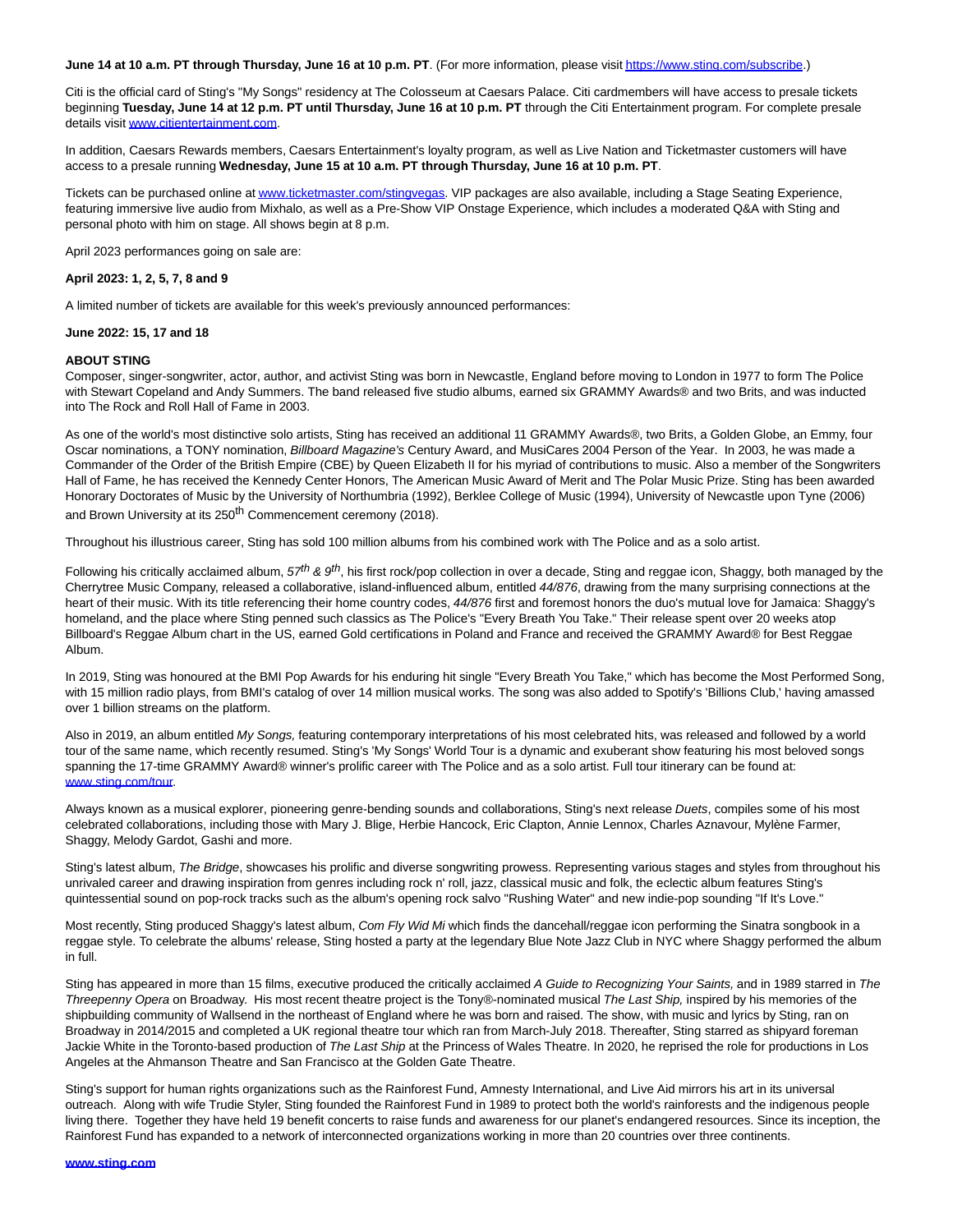# **ABOUT THE CHERRYTREE MUSIC COMPANY**

Founded in 2005 by Grammy-nominated songwriter/producer Martin Kierszenbaum, the Cherrytree Music Company provides management, record label and publishing services to a boutique roster of artists, producers and mixers who push the creative envelope in popular music. Cherrytree has had an indelible impact on the music landscape from managing celebrated musician and cultural icon Sting to launchin[g Lady Gaga's](x-apple-data-detectors://0/) first two albums. The Cherrytree Music Company has released the artistically and commercially ground-breaking records of **Feist**, [Ellie Goulding,](x-apple-data-detectors://2/) [Robyn,](x-apple-data-detectors://3/) [La](x-apple-data-detectors://4/) Roux, LMFAO[, Far East Movement a](x-apple-data-detectors://5/)nd Disclosure and sold over 35 million units. In the process, the Cherrytree Music Company has become a vital source for popular music and catalyst for artist collaboration and innovation. For more information on the Cherrytree Music Company, please visit **[here.](https://c212.net/c/link/?t=0&l=en&o=3564842-1&h=1824593654&u=https%3A%2F%2Fwww.dropbox.com%2Fs%2Fzbmdi1qdk5zoq8v%2FCherrytree%252015%2520Radio%2520Special.mp3%3Fdl%3D0&a=here.)**

# **ABOUT LIVE NATION LAS VEGAS**

Live Nation Entertainment (NYSE: LYV) is the world's leading live entertainment company comprised of global market leaders: Ticketmaster, Live Nation Concerts, and Live Nation Sponsorship. Live Nation Las Vegas produces residency shows from Sting, Keith Urban and Rod Stewart at The Colosseum at Caesars Palace; Usher, Lady Gaga, Aerosmith and Bruno Mars at Dolby Live at Park MGM; Earth, Wind & Fire, Anita Baker, FOREIGNER, STYX and Chicago at The Venetian Theatre at The Venetian Resort Las Vegas; Miranda Lambert, John Legend and Shania Twain at Zappos Theater at Planet Hollywood Resort & Casino; and Santana at House of Blues. Live Nation Las Vegas also brings other world-famous artists to many of the city's other premier concert venues including Allegiant Stadium, T-Mobile Arena, MGM Grand Garden Arena, Michelob ULTRA Arena, Downtown Las Vegas Events Center and more. For additional information, visit [www.livenationentertainment.com.](https://c212.net/c/link/?t=0&l=en&o=3564842-1&h=2805687136&u=https%3A%2F%2Fwww.livenationentertainment.com%2F&a=www.livenationentertainment.com) Find Live Nation Las Vegas on **Facebook**, [Instagram a](https://c212.net/c/link/?t=0&l=en&o=3564842-1&h=499733278&u=https%3A%2F%2Furldefense.com%2Fv3%2F__http%3A%2Flink.mediaoutreach.meltwater.com%2Fls%2Fclick%3Fupn%3DPbjIqWsNhFH50douPoqcSuPTD7YmW9KA7gfQz9nkKKvZYcXjACn3dsFwbhtC2ByGUCyKvZPDQsK-2FJ22oARlurThd0BZQmTWgup8UlY2KxA-2BXbEq-2FdJaTCM4U2rVZCnThkJTCXuLiBboIL18A3-2FraCFy7mvw9eS-2F7e59I2lUtnzYhZRV02-2BP9DiKySmBsq0o7CWufoPNsul0Xn0nmnL40sPo9k7h-2Bqkj4rSoiWkxO2UwDi6BcSPi1aLaB9aiw5jtZnz09Rb8JbLjV8HVnUBo99MHD7BkpN-2B-2F-2FzhJsINV-2BswyxU9hpxziWB9NcIobDH7xCcTEcq1Dw-2BYxrCbJtcn3qQjIWm44p9GIRYFw0bBkh-2FbVs5-2BrXFvK23BgRXI1uQwVJuapVjpnjRr8VTcjD1xh42hAcrVEg-2BikNVuXk5ZKTOCbsxqlfTTzAvA4UkvUsykzqqDx92dWx98p8pA3CrnuPZ3yBXlCtgLjfL-2BRs-2BcjnEq3L06jbsm6slo0ZRgzMoeZFpnNIb4XA4Wnvtai7fG7q9ka1R8cYNFF62Rwm2ZrZwRUawi411WljcQCBC65zvcGwBImuVydySXlSa2mDbb1jm-2BAMs6NZa65ugobrLIulIzlgg6WNZqmAqjuiIBeLKOFdpOyhBqyDnmY2oXh6cbT-2B6N9HVEMYspyMoTvGiA5osLPA5Fnd-2BxlnwK5WQL9utN68ThCBtdOObXXmjX4fXBVLP9yfJrdCJ-2FXHvWFDCUi-2Fj18kCiUKUeFD5UmJ7UPvJd1xhjrOqCtmE-2BN4Q9MjH0N0gPVoR9olFCh69mUB1uTrRNutKKA4wnYv3vr6SkHum0Z5jq93zhUOM6aAgtlugLteuT-2B7s9KPEcAIl-2FSGNBlIMtYJ6zTM3deTyvBdX0w-2FCZdwcCk96NJ1kme07WzJ7vlfn9cgoFUXer-2FQY0QCSAjxElDu5DwU2WYgfbAmL1S-2B5a5yhwkWdtABJqom74cLUiewUyRsZSEtX6F4BgtOb8JkLE1ywzhkOMxdsXaI3DZLjo-2Fc-2BZBCZ0J0sNpKA7fFytyAtZvmGkv4lRTM5Ec6J2e9Cds8j-2FfGL980QkRwUClj9VDskSj3VRHQRsi-2BbnrjtSsVc8TmunU-2BH7-2BFw4xOz9BuI0JB-2Fj4n2ebQcu6cbnxr80x1aDgSxwkpyVWUHXxs8lCoZUbGyfL2XLR-2BJn1tyC-2BfhLYSCut-2FQv8tMxNcwpztvjnb8sfEJeqkgbwV8RqDPNlEkxAP0wcZmyk3V9aA3F60ukNdRd2d97ptU2O9ivbR2hq-2FSGk2IZEZhllcNRHGHP-2FCTvyG7ZpYMLq8auo-2B1egHI1zvSWZlw5bXigzGvurI5WibV4OgiOa5RGCsPpcy9Kbab6qyUn4rI-2B-2BZPf5fyLxDFVeCP9PEkE7Kf1uXC15WkvTzUkttPN9WoSt-2BvSmTJa6BXWjt-2Fg62A0cPSY-2BZLrNOezihGxfnupK8KYp1BILRaB-2F0ToAcqtU091OvhF627WdCj0uZFtKxBOijUGLJDm0sznSL5sZLdkndP8PjOQO8tyFz3LVGmqpFOLLJ0eD3gREpGiiGE-2BlFX6kGx7yRDDpG767W4-2F2PkCrDPS7J6NM9dS8v2jjns1hteOHlgaarxSrrJiERYaZj1t-2B8DboWveXyw0w7UBsmkja6IebzzBLkS1gtqB7OLhAGXLeRWT7-2Bqkhkqfeyz3JKs2k6hKOy4jLD3S37p0kP1sH6-2FdKKYjIlEXZ39XI5-2FLzMM47K5GUIUsOx0nd5G3fWZWfTIad7CD67ix218J3vXpidmAK08340ioEKkBtszVBVwicZ1xhRamsRssb-2Frb8OOncOK55SoC9s2BVum8Z5rFOicJl96pJp01zs1Eiu&a=Instagram)nd follow us o[n Twitter.](https://c212.net/c/link/?t=0&l=en&o=3564842-1&h=1785512256&u=https%3A%2F%2Furldefense.com%2Fv3%2F__http%3A%2Flink.mediaoutreach.meltwater.com%2Fls%2Fclick%3Fupn%3DPbjIqWsNhFH50douPoqcSuPTD7YmW9KA7gfQz9nkKKvZYcXjACn3dsFwbhtC2ByGUCyKvZPDQsK-2FJ22oARlurThd0BZQmTWgup8UlY2KxA-2BXbEq-2FdJaTCM4U2rVZCnThkJTCXuLiBboIL18A3-2FraCFy7mvw9eS-2F7e59I2lUtnzYhZRV02-2BP9DiKySmBsq0o7CWufoPNsul0Xn0nmnL40sPo9k7h-2Bqkj4rSoiWkxO2UwDi6BcSPi1aLaB9aiw5jtZnz09Rb8JbLjV8HVnUBo99MHD7BkpN-2B-2F-2FzhJsINV-2BswyxU9hpxziWB9NcIobDH7xCcTEcq1Dw-2BYxrCbJtcn3qQnJOhWwBeYBuGKDtSHrgMa9LPjZ9xS173Iz7g5ZCmziITVZN3m56uNbf1N16Liqgtyx1KbmMyK9JMV197-2B9CJ3HvSrSnDz8ajsNHD7pjrVzNf5flfuTi7xnIjcXOeLMiOB0Tt-2F-2BTXtwGFSmBCAV-2FoWw45r3U9fsIPsih1UPmzWJbnTE7Vk3wcRvwcDYAKBGhjBrmwt0nKisJ59ZFLTNc3AW2a-2FzzvI4Mm-2FnrBx-2FXWcwTE5xYHKZKbGfz1AY3Dko4cyApJ0AoAtuYSAnEXBsztB9hq3un6AC7Fkx-2BczoPfEBjHL9H-2BKOjv2ZRQi-2BXpdp1aWWxe55DlsusxMmZIV8amNVwOrSQvOSR9gRiGJOAgRGdHSyOMQ5GPrBWSBHDVLAkhuWWYDkVPG-2BlFXzOuX8-2F8L-2Few9w7Tg-2BarwHuKDluN-2F6QB3mL75zUSe43aRIv29gibl4sbLXN9-2BYQ2kTvw6OrK-2BCwueQt8KI2bDy7BCbq76qJfgZD7brxWCPQCT3H5wRIG4Lje-2F6Y4vQiyGPjIa8Qar-2FDHlhvcZ1uSekcLk7PKnAS-2Fa2thIo4We7nY4ccCxtWpdi-2BRh0A4Fn1cremHya1j54A1NF2b-2FPDYFw9lmV9BCB6tTAPY-2Bzm827EMZwT1CgblBi1tABg9H22lFPNMwlUGAB9FNX9nLWUa5LLsn-2BB9sixHL3katWW1Ps-2F7BZ-2Bp2nLg9etn9RjlR4-2Fsa-2FEunk2R7JumUVsnnASzbTbb11t4tI0zl1voN1NCRUjLuPatIpo-2BMyatK0eZ7aK1dn5Qa4mD2SDv03S2mNxjlo5LNdLbenKef6nohd8uWdKjU8xfO6gMBRXs5anXYwtVji2K6y3lawXdhXBr2gOpmffVKrEj3lCyBcgPJfESj3lqwDL7O5N2qFkk3xsgoZEgIAQIECMcDWgeUakWT7LBbCXGv79DiYeAJeCj9Z1lXTjfxYTuRh-2FfZhsHd4XOwwID4LyBP-2BPPyJIWeMmbZdFdVXaa-2BYZnsjdX7gTAmrKxiC2o12QU-2BqYccX-2BP-2F8XewafuQj9k8B6teYeuyYD0nbcCjuqtJIqi1mWb-2FDgw4iuIv4LAmQGGxdfybOFxMJC5Cjwn4ESiKghO6G3y-2Fqt-2Fzz-2FDPevxDXiZSmCZbXgAUUuUdj7YVob9OALdBVWOYqKxwEXLYg-2F263mYqTo4AeKp4lDgMMuoCO3LxgKJ7b3MeSa3Z0CKdNV4jaIo6ZjEltWQfGNwhUoPSDYzmVGLaysNO-2BzZTII6-2FHSEcCM7nJWSTgo5ahsGkg9lUSIWV0ACSC-2F6UVYg1rIsp32lYEulsRBqa2bF36uVl3oCx8sOK5UCHHwujiLPRux4ToQ37de8Y4jJMSOWtkJhmhaUEfKbyD1HIOCdqWbZ-2BlObaFHjnzp8S5aZxFdIryTBzk5itFsVzwVhZLgnQC81jvBCPodCZLi4O6pb1YJB6nKNat4W9xcrV-2FXyOfcKoRYHE7B6Lft-2FV4F0RSaDq7xoo2I478zso7TzTum9BuMumbm&a=Twitter)

### **ABOUT CAESARS PALACE**

World-renowned Las Vegas resort and a Top 10 "Best U.S. Casino" by USA TODAY 10BEST Readers' Choice, Caesars Palace features 3,980 hotel guest rooms an[d suites,](https://c212.net/c/link/?t=0&l=en&o=3564842-1&h=3856418416&u=https%3A%2F%2Fwww.caesars.com%2Flas-vegas%2Fsuites&a=suites) including the renovated Palace Tower featuring 10 luxury villas, the newly redesigned 182-roo[m Nobu Hotel Caesars](https://c212.net/c/link/?t=0&l=en&o=3564842-1&h=2001561595&u=https%3A%2F%2Fwww.caesars.com%2Fnobu-caesars-palace&a=Nobu+Hotel+Caesars+Palace) Palace and Forbes Star Award-winning [The Laurel Collection by Caesars Palace.](https://c212.net/c/link/?t=0&l=en&o=3564842-1&h=1468515067&u=https%3A%2F%2Fwww.caesars.com%2Fcaesars-palace%2Fhotel&a=The+Laurel+Collection+by+Caesars+Palace) The 85-acre resort offers diverse dining options from the awardwinning Bacchanal Buffet to celebrity chef-branded restaurants, including Gordon Ramsay HELL'S KITCHEN, Pronto by Giada, Amalfi by Bobby Flay, Vanderpump Cocktail Garden by restauranteur and television star Lisa Vanderpump, one of Nobu Matsuhisa's largest Nobu Restaurant and Lounge, Restaurant Guy Savoy, Old Homestead Steakhouse, MR CHOW, award-winning pastry chef Dominique Ansel's first Las Vegas bakery (slated to open Summer 2022), legendary New York Steak House Peter Luger (set to open at the end of 2022) and more. For the best in cocktails, destination lounges include Montecristo Cigar Bar, Alto Bar, VISTA Cocktail Lounge and Stadia Bar. The resort also features nearly 130,000 square feet of casino space, the Caesars Race & Sportsbook at Caesars Palace with a 143-foot HD LED screen and state-of-the-art sound, a five-acre Garden of the Gods Pool Oasis, the luxurious Qua Baths & Spa, COLOR Salon, five wedding chapels and gardens, and the 75,000-square-foot OMNIA Nightclub with the top DJs such as Steve Aoki. The 4,300-seat Colosseum, Billboard Magazine's "Venue of the Decade: 2000 – 2009" and the top venue of its size 2010 - 2019," spotlights world-class entertainers including Sting, Keith Urban, Rod Stewart and Jerry Seinfeld. The Forum Shops at Caesars Palace showcases more than 160 boutiques and restaurants. Caesars Palace is operated by a subsidiary of Caesars Entertainment, Inc. (NASDAQ: CZR). For more information, please visi[t caesarspalace.com o](https://c212.net/c/link/?t=0&l=en&o=3564842-1&h=923288912&u=https%3A%2F%2Fwww.caesars.com%2Fcaesars-palace&a=caesarspalace.com)r the Caesars Entertainment Las Vega[s media room.](https://c212.net/c/link/?t=0&l=en&o=3564842-1&h=1440294764&u=http%3A%2F%2Fcaesars.mediaroom.com%2F&a=media+room) Find Caesars Palace o[n Facebook a](https://c212.net/c/link/?t=0&l=en&o=3564842-1&h=612398319&u=https%3A%2F%2Fwww.facebook.com%2Fcaesarspalace&a=Facebook)nd follow on **Twitter and Instagram**. Know When To Stop Before You Start.® If you or someone you know has a gambling problem, crisis counseling and referral services can be accessed by calling 1-800-522-4700 ©2021, Caesars License Company, LLC.

L

# THE COLOSSEUM CAESARSPALACE . LAS VEGAS